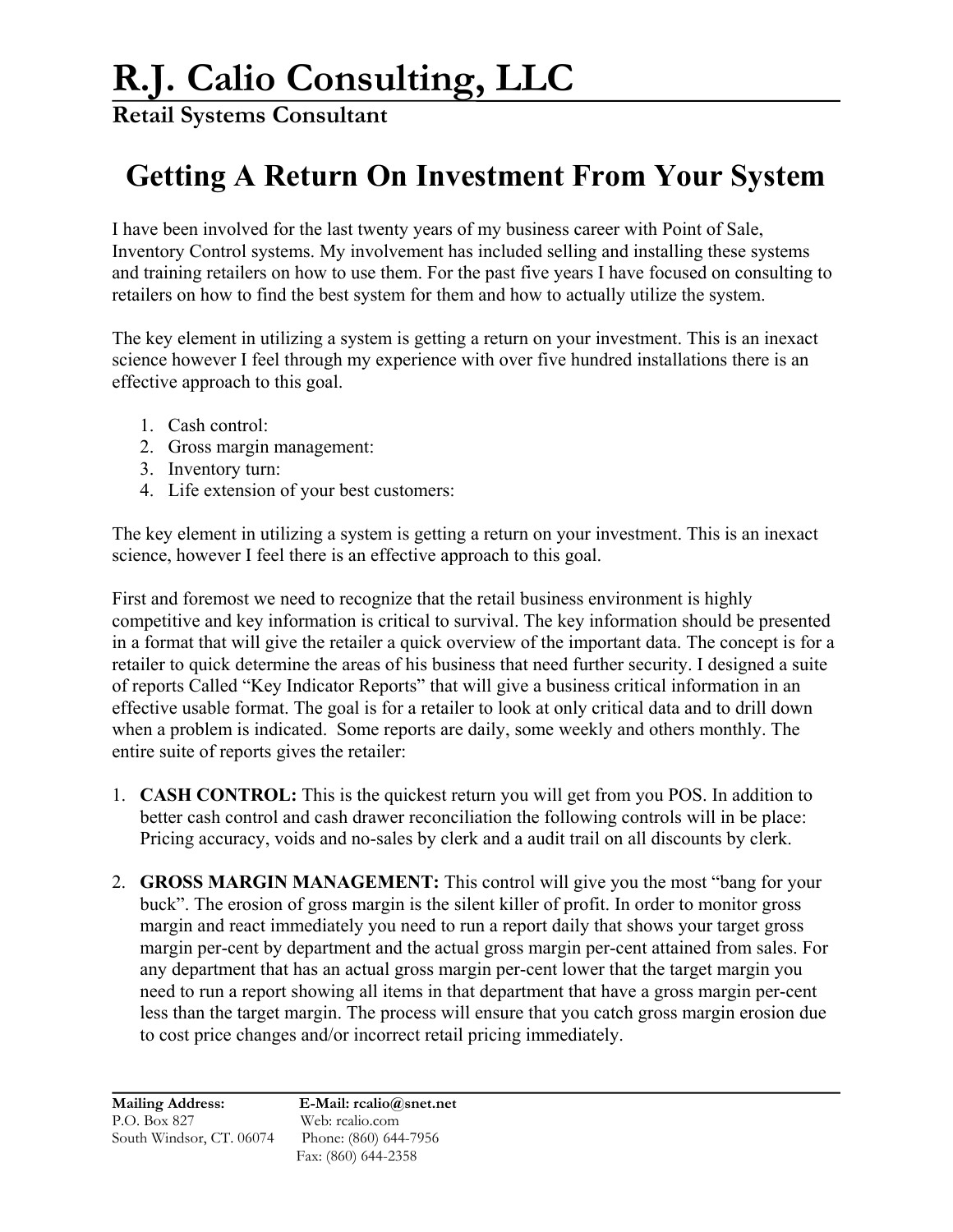# **R.J. Calio Consulting, LLC**

### **Retail Systems Consultant**

3. **INVENTORY TURN**: Excess inventory results in profit erosion in many ways. Primary among them are higher carry costs, lower gross margin since older inventory has to be marked down or put on sale. At the end of year when an accounting is done for a P/L statement profit is stated as a dollar value, the fact is the \$50,000 profit maybe \$40,000 in excess inventory and \$10,00 in cash. Obviously a retailer would prefer that value in cash rather than excess inventory. An example is the following:

Store A: \$2,000,000 in gross sales at a gross margin of 40% and an inventory turn- rate of six times a year:

Inventory value at retail is \$333,000 Value at cost is \$199,999 (60% x \$333,000)

Store B: Has the same gross sales and the same gross margin of 40%, however they have an

 Inventory turn- rate of eight times a year. Inventory value at retail \$250,000 Value at cost is \$150,000

Assuming both stores have the same overhead expenses store B has \$49,000 more in cash than store A. Store A has \$49,000 greater in inventory. There is a point where inventory turns can be too high causing out of stocks and increased cost of receiving and processing smaller orders. The key is to optimize your inventory to its most efficient level. Most industry associations can give the retailer the inventory turn rate for their retail segment.

4. **LIFE EXTENSION OF YOUR BEST CUSTOMERS:** This is the most difficult area to realize a return. In order to have a program to reward your best customers you have to collect sales and transaction data about them. Once you know who you're best and most profitable customers are you can you can build a marketing plan to attract more of that type of customer. The retention of a good customer is three to six times less costly than attracting a new customer to replace them. A customer referred from a loyal customer has a greater potential of becoming a loyal customer. Loyal customers are less price sensitive.

The following is list of essential information a retailer needs to know about their customers"

- What % of your customer do you lose each year?
- What % of their business do you get in your product category?
- Why do your most profitable customers shop in your store

#### **SUMMARY**

Now lets calculate an ROI for a store doing \$1,500,000 in annual sales: